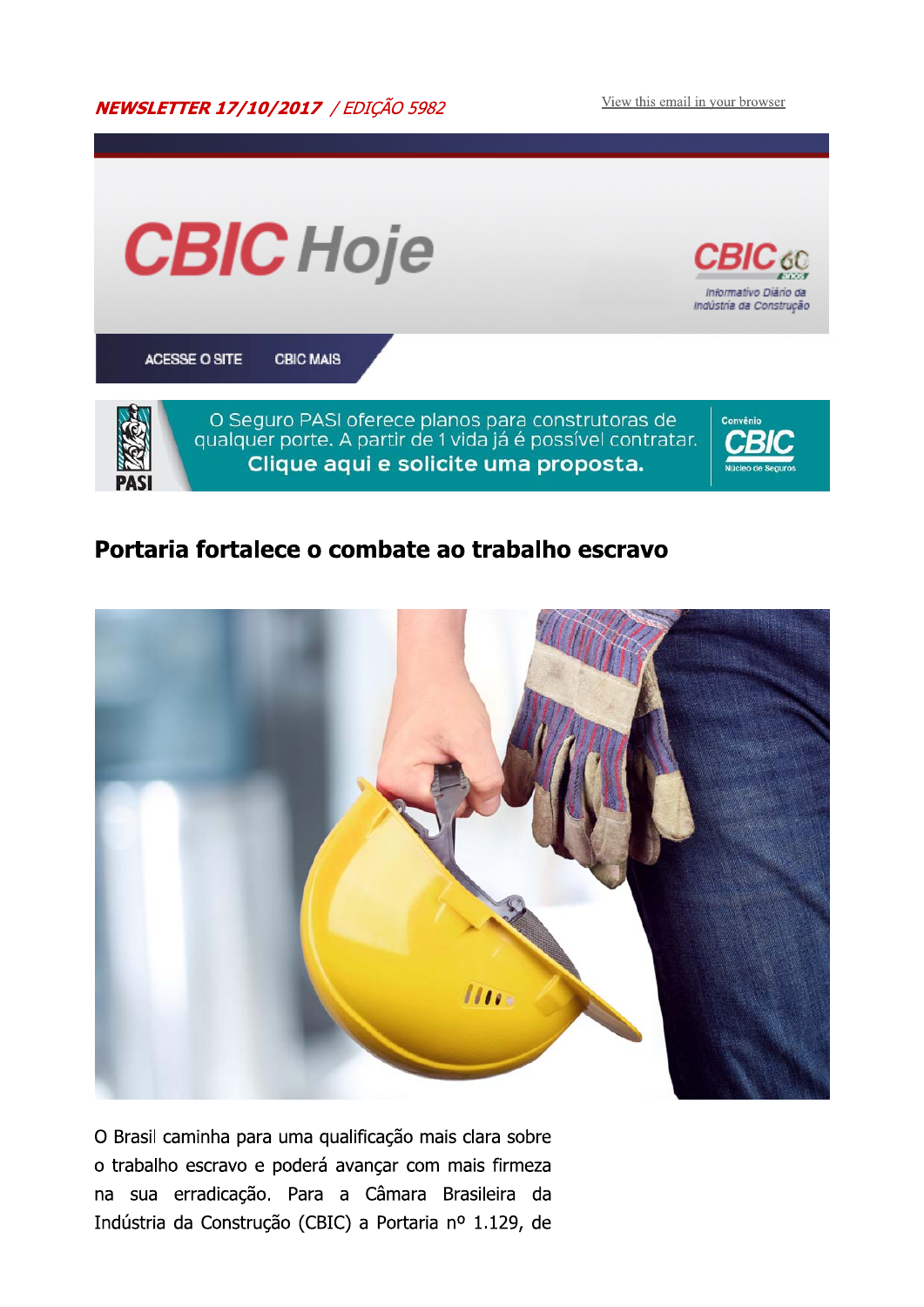13 de outubro de 2017, do Ministério do Trabalho, teve por finalidade estabelecer critérios objetivos acerca dos conceitos de trabalho forçado, da jornada exaustiva e das condições análogas à de escravo, fechando brechas que induzem a má aplicação da legislação em vigor, a banalização de tais crimes e até mesmo a interpretações subjetivas por parte da fiscalização. "O trabalho escravo é repugnante e tem de ser combatido com rigor", diz José Carlos Martins, presidente da CBIC. "A portaria melhora o marco legal e garante maior segurança jurídica ao empreendedor, fechando brechas que criam distorções na identificação de tais desvios", acrescenta. "É importante ter conceitos claros para que não haja abuso da fiscalização e seja possível agir com segurança e maior efetividade", acrescenta.

Na avaliação da entidade, as novas regras tornam a fiscalização e a punição mais efetivas, na medida em que ancoradas em premissas mais objetivas. "Para que essa luta seja organizada e bem-sucedida, os envolvidos devem ter conhecimento claro de quais são as condições em que se verificam as situações que caracterizem o trabalho degradante", diz Fernando Guedes, presidente da Comissão de Política de Relações Trabalhistas (CPRT) CBIC. "Esses conceitos eram muito abertos, da subjetivos, sujeitos às mais diversas interpretações e conclusões. Isso acaba por prejudicar a luta contra o trabalho escravo. Desconhecendo o que deve combater, a sociedade não se prepara adequadamente para o combate", acrescenta. Para a CBIC, esse tema merece discussão permanente e os marcos legais, sempre que necessário, devem ser aprimorados.





# Dionyzio Klavdianos recebe Prêmio ABNT de Excelência em Normalização pelo trabalho desenvolvido pela Comat/CBIC sobre o tema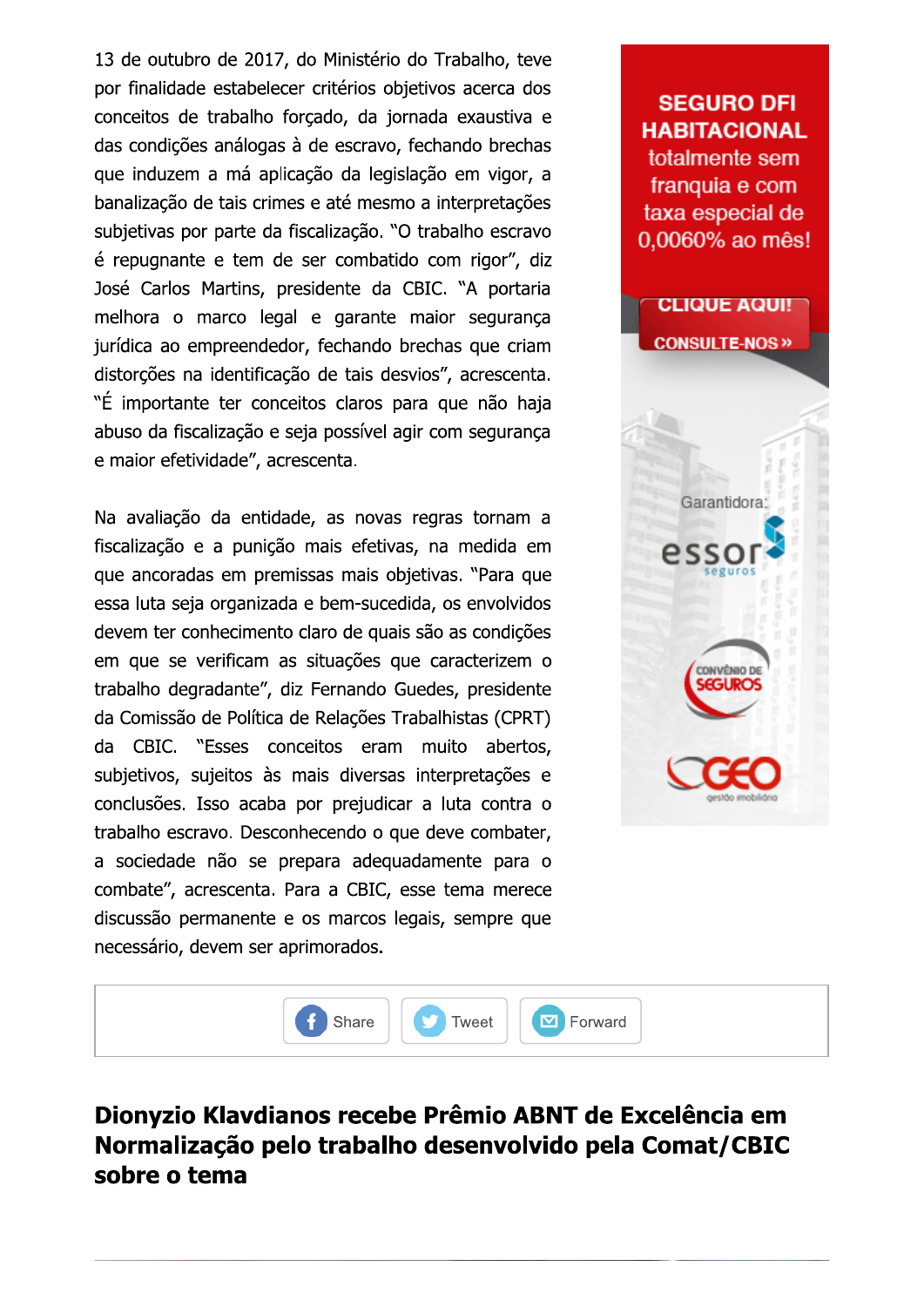

O presidente da Comissão de Materiais, Tecnologia, Qualidade e Produtividade (Comat) da CBIC, Dionyzio Antonio Martins Klavdianos, foi agraciado ontem, dia 16 de outubro, em São Paulo, com o Prêmio ABNT de Excelência em Normalização na categoria Destaque em Normalização Pessoa Jurídica pelo trabalho de normalização desenvolvido pela Comat/CBIC. O prêmio foi entregue pelo diretor de relações externas da Associação Brasileira de Normas Técnicas (ABNT), Carlos Santos Amorim Jr, durante evento de comemoração ao Dia Mundial da Normalização, na sede da Federação das Indústrias do Estado de São Paulo (Fiesp), em São Paulo. A data é celebrada todo dia 14 de outubro, e neste ano teve como tema "Normas técnicas tornam as cidades mais inteligentes". Além da data comemorativa foi celebrado também os 77 anos da ABNT.

Segundo Klavdianos, a parceria da CBIC com a ANBT foi muito elogiada. "O prêmio é uma homenagem ao trabalho que a CBIC vem desenvolvendo em favor da assimilação da cultura de normas técnicas no dia a dia de construtoras e demais segmentos da construção civil", comemora, reforçando que o evento tocou em duas importantes bandeiras da Comissão: inovação e normalização. A Comat/CBIC, fórum permanente de discussão de assuntos de interesse do setor, dentre eles o da normalização técnica, criou em 2013 o Grupo CBIC de Acompanhamento das Normas Técnicas, liderado pelo consultor técnico do Sinduscon-MG, Roberto Matozinho. A iniciativa do GT, que conta com a correlização do Senai Nacional, objetiva atender a política da entidade de acompanhamento das principais normas técnicas do setor, após o seu protagonismo na aprovação da Norma de Desempenho (NBR 15.2757/2013).

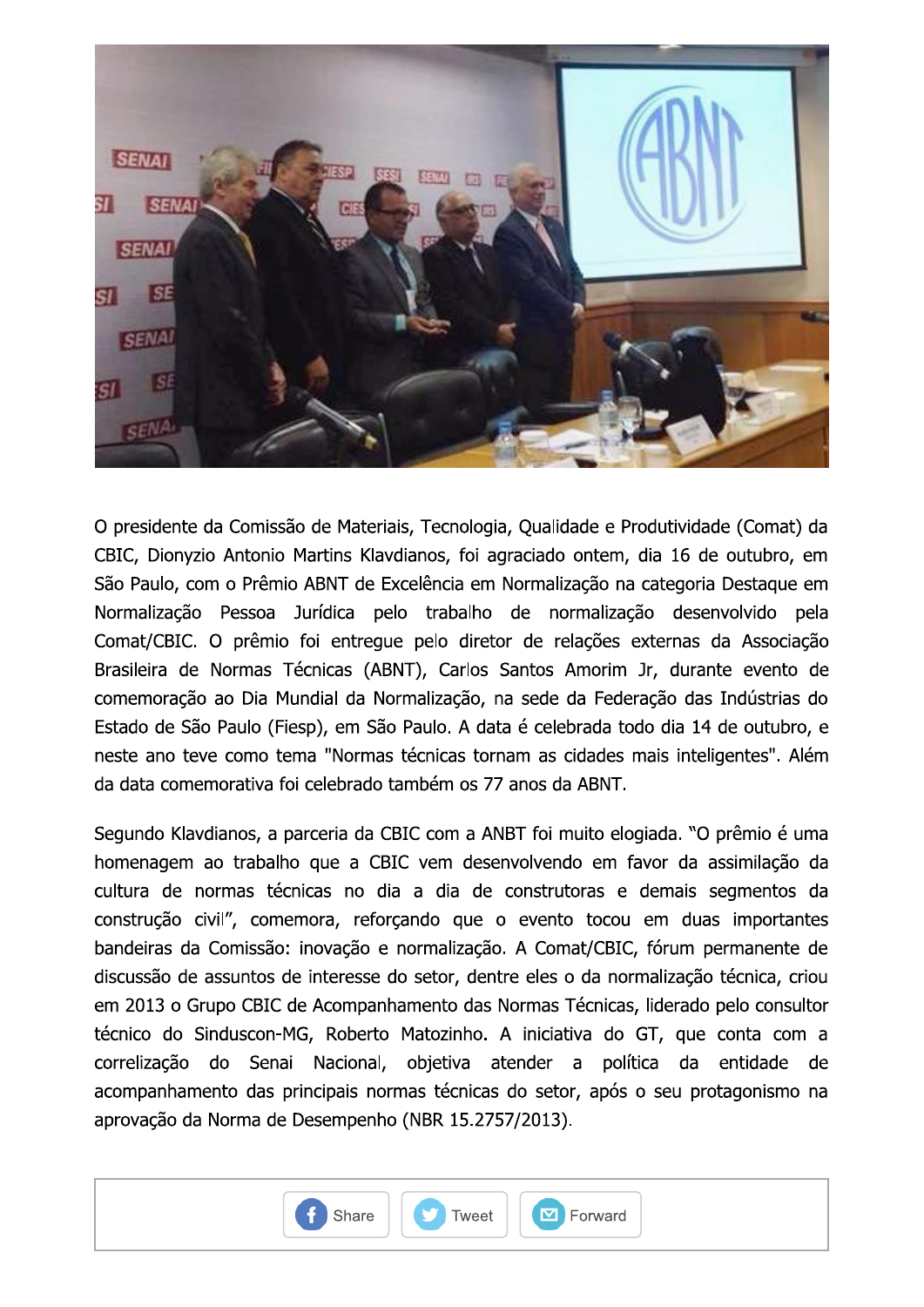# A TOTVS e a Era Digital



Comprometida em estar sempre à frente das necessidades de seus clientes, a TOTVS lançou recentemente a Carol, sua plataforma de dados de qualidade e inteligência artificial. A tecnologia marca o início de uma nova era de inovação na empresa e irá aprimorar a propriedade dos dados nas organizações, ampliar a capacidade de análise e a velocidade de tomada de decisões diante de um volume crescente de informações. Além disso, ela atuará como uma assistente virtual, respondendo perguntas e oferecendo insights de negócios.

Como cada vez mais as decisões se baseiam em dados, surge o desafio de extrair valor desta quantidade massiva de informações e com qualidade. No mundo atual, as empresas não podem mais tomar decisões baseadas em intuições ou nos resultados do último mês. Além disso, para a TOTVS, o contexto da Carol está nas soluções segmentadas, ajudando as empresas de diferentes portes e segmentos a lidarem mais facilmente com suas principais dores.



#### InovaConstruir apresenta em Fortaleza técnica de impressão 3D que constrói 10 casas em 24h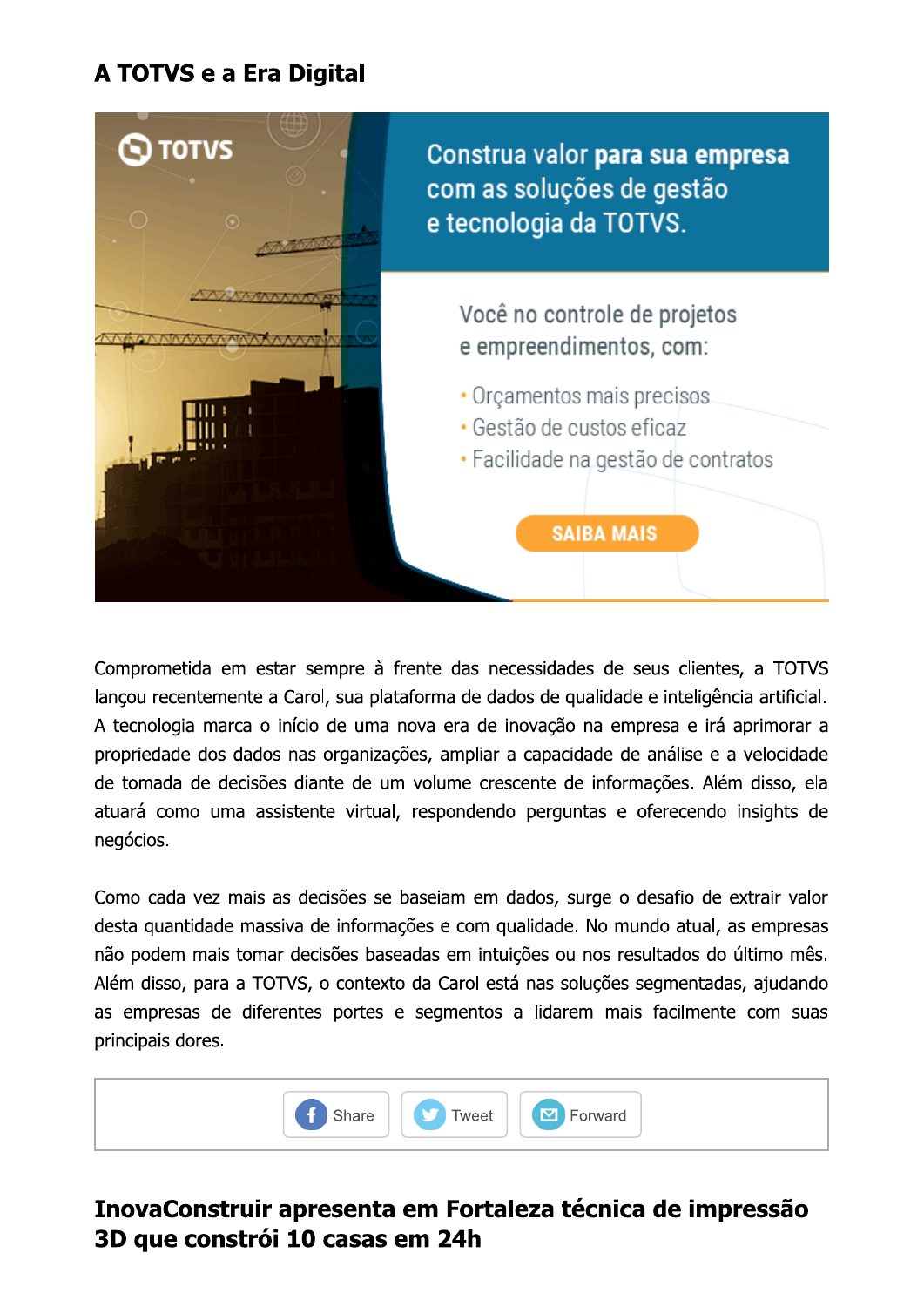



O uso de novas tecnologias tem transformado a construção civil, aumentado a produtividade e trazido redução de custos e tempo. Além disso, minimiza os impactos ambientais e induz ao desenvolvimento econômico e social do País. Atento a esse cenário, o Sinduscon-CE promove nos dias 7 e 8 de novembro, no La Maison Dunas, em Fortaleza, o InovaConstruir 2017. A 2<sup>a</sup> edição do evento pretende reunir mais de 800 participantes, entre empresários, engenheiros, arguitetos, investidores, estudantes e demais profissionais da área.

O InovaConstruir 2017 apresentará os novos métodos construtivos e as tecnologias aplicadas atualmente no setor, além de expor cases nacionais e internacionais de sucesso. Para o presidente do Sinduscon-CE, André Montenegro de Holanda, o evento é uma oportunidade de disseminação de boas práticas e desenvolvimento tecnológico do setor. "Esperamos estimular os construtores brasileiros a buscarem novos métodos construtivos, além de fazer com que a inovação paute a agenda da indústria da construção", enfatiza.

A palestra master vai abordar o uso de impressão 3D na construção. Essa tecnologia pode eliminar o desperdício de materiais nos canteiros de obra e diminuir o tempo da construção, pois as impressoras são instaladas no lugar da obra. Além disso, o custo chega a ser dez vezes menor. Um dos destaques da programação é a empresa chinesa Win Sun, reconhecida no mercado da construção de casas com peças impressas em 3D. A companhia acumula feitos como: a produção de 10 casas de 200m<sup>2</sup> em 24h; uma mansão de 1.100m<sup>2</sup> com uma impressora de 7m de altura; e o primeiro escritório do mundo com 610m<sup>2</sup>, construído apenas com impressão em 3D, em Dubai.

Clique aqui para mais informações e inscrições.

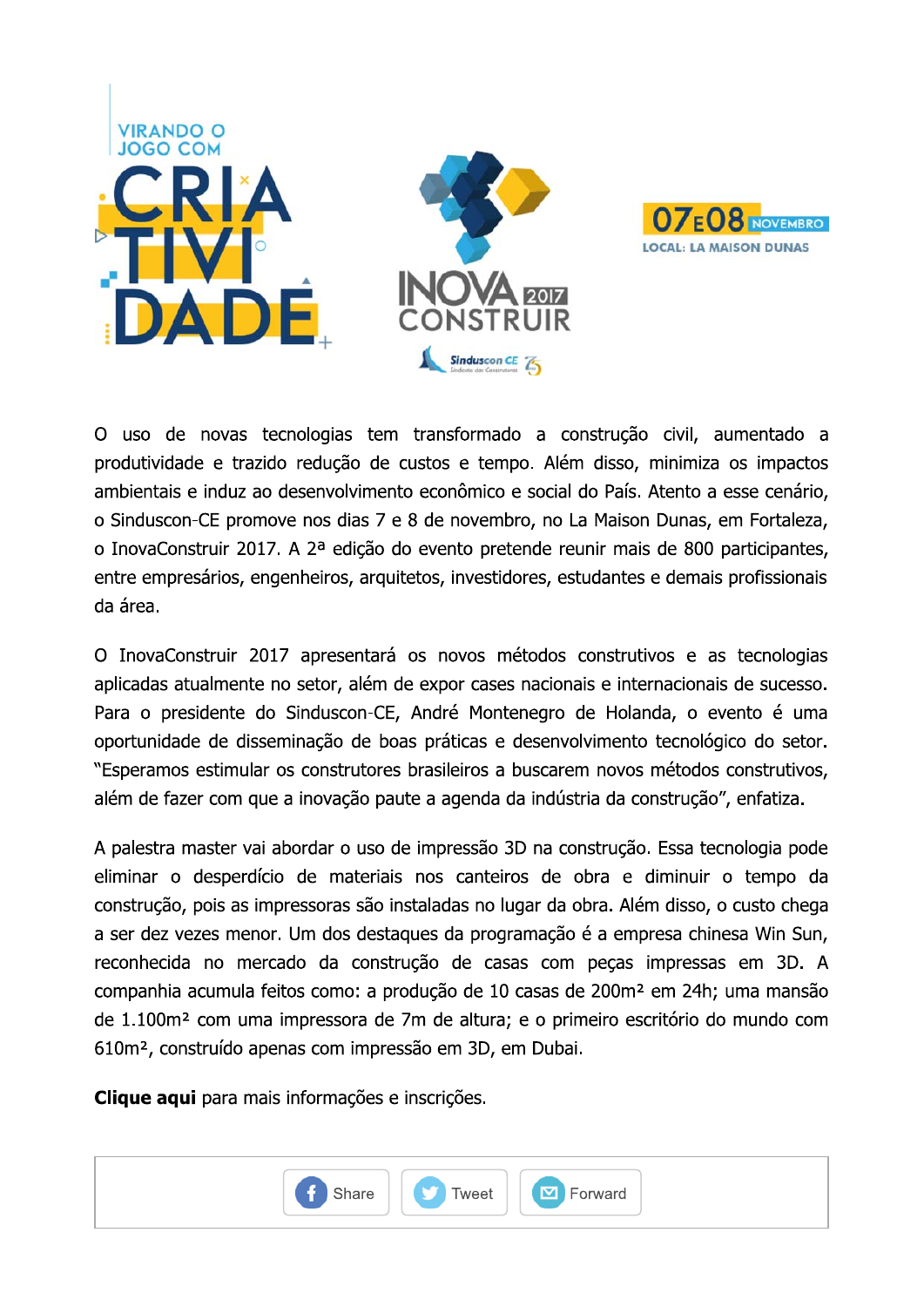### Seminário Técnico sobre a Revisão do Sinapi chega nesta quinta-feira ao Rio Grande do Norte

# **SEMINÁRIO TÉCNICO** 19.10.2017 - 8h30 às 12h AUDITÓRIO DO CT-GÁS Av. Capitão-Mor Gouveia, 2770 Bairro Lagoa Nova, Natal - RN **REVISÃO DO SINAPI** Sistema Nacional de Pesquisa de Custos e Índices da Construção Civil

Será realizado nessa quinta-feira (19/10), em Natal (RN), o Seminário Técnico sobre a Revisão do Sistema Nacional de Pesquisa de Custos e Índices da Construção Civil (Sinapi). Realizado pelo Sinduscon-RN, o evento conta com a parceria da Fiern e da CBIC, e com a correalização do Senai Nacional. O Sinapi é a mais importante referência para formação dos cursos nas licitações públicas. Sob gerenciamento da Caixa e com acompanhamento da CBIC, o sistema vem passando por uma profunda reforma, ampliando as composições unitárias e detalhando cada uma delas par que haja a melhor compreensão dos orcamentistas.

"A Visão do Empresário sobre o Sistema Sinapi" será apresentada pelo consultor da CBIC e gestor do Projeto Revisão do Sinapi pela entidade, Geraldo de Paula; pelo empresário José Soares Diniz Neto, e pelo gerente executivo do Sinapi da Caixa, Mauro Fernando Martins de Castro. O seminário tem como público-alvo dirigentes de construtoras e orçamentistas; contratantes de obras (municipal, estadual e federal), e técnicos e representantes dos órgãos fiscalizadores e normatizadores (TCE, TCU, Ministério Público e Caixa).



### Por que a crise pode ser a maior oportunidade para o seu negócio?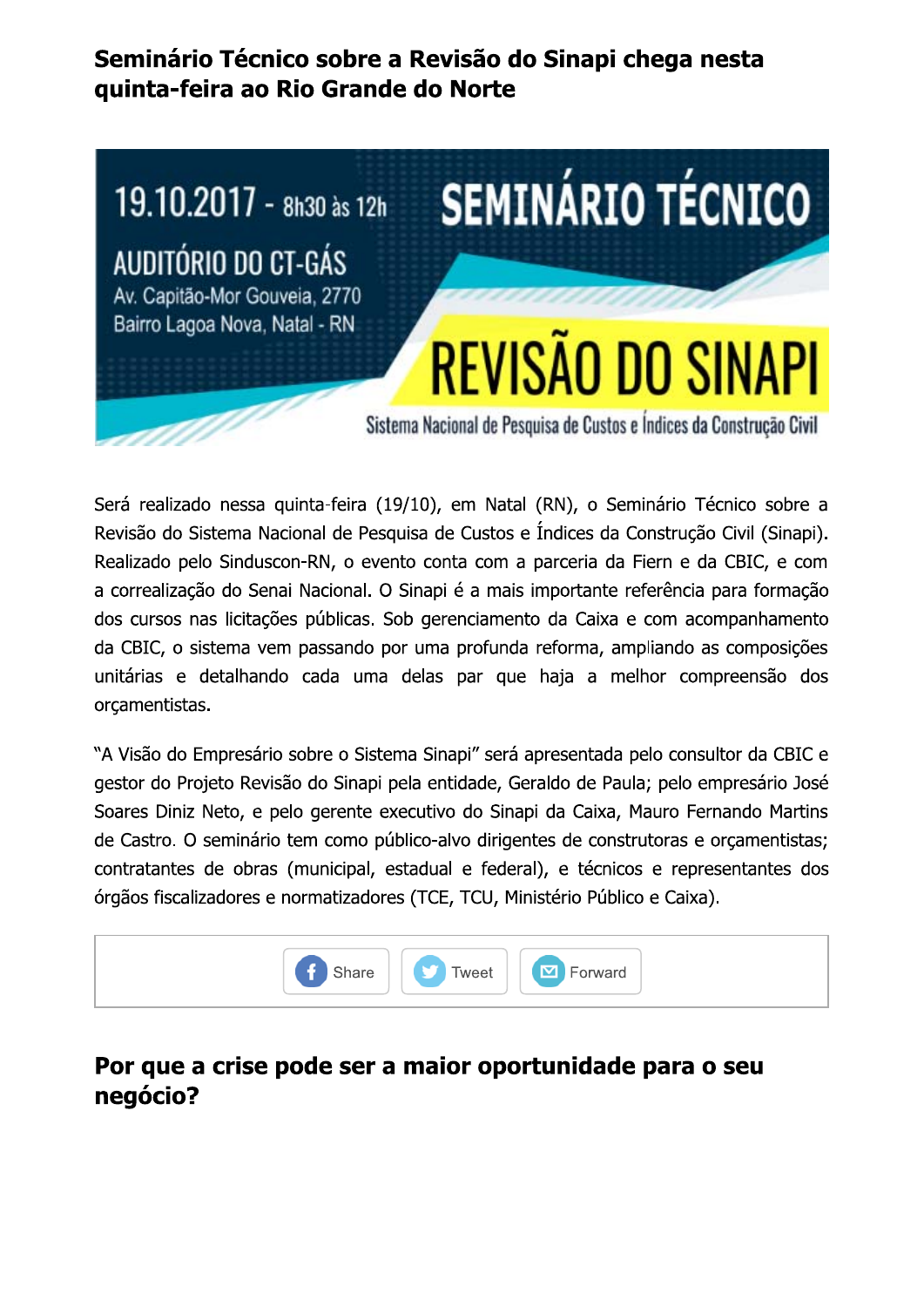

Proporcionar um despertar aos empresários, mostrando que o momento de crise pode, sim, ser uma oportunidade de crescimento, ganhos e reajustes. Este é o propósito da palestra "Entendendo por que a crise pode ser a maior oportunidade para o seu negócio", que será realizada no próximo dia 25 de outubro, a partir das 18h30, no auditório do Sinduscon-DF, em Brasília. "O evento será uma grande oportunidade para que todos não só voltem a entender as oportunidades que temos neste momento, como iniciar uma preparação para os bons novos tempos que virão", afirma o diretor de Incentivo às Pequenas Empresas (Dipe) do Sinduscon-DF, Marcelo Ferreira.

Promovida pela Dipe/Sinduscon-DF, em parceria com o Sebrae-DF, a palestra contará com a presença do coach empresarial Paulo Marques, formado pela Sociedade Brasileira de Coaching, em Personal & Professional Coaching. Graduado em Matemática, o palestrante possui cursos de especialização em Computação Aplicada, pela Utah State University; e pós-graduação em Gestão Empresarial, pela Fundação Dom Cabral. É credenciado pelo Sebrae para atuar nas áreas de Planejamento Estratégico, Coaching Executivo e Sucessão Empresarial. Atualmente, é diretor executivo do Coaching Club. Mais informações no site do Sinduscon-DF.



### Construindo bons exemplos: Sinduscon do Norte Paraná realiza campanha *Inspire uma criança* no próximo dia 21 de outubro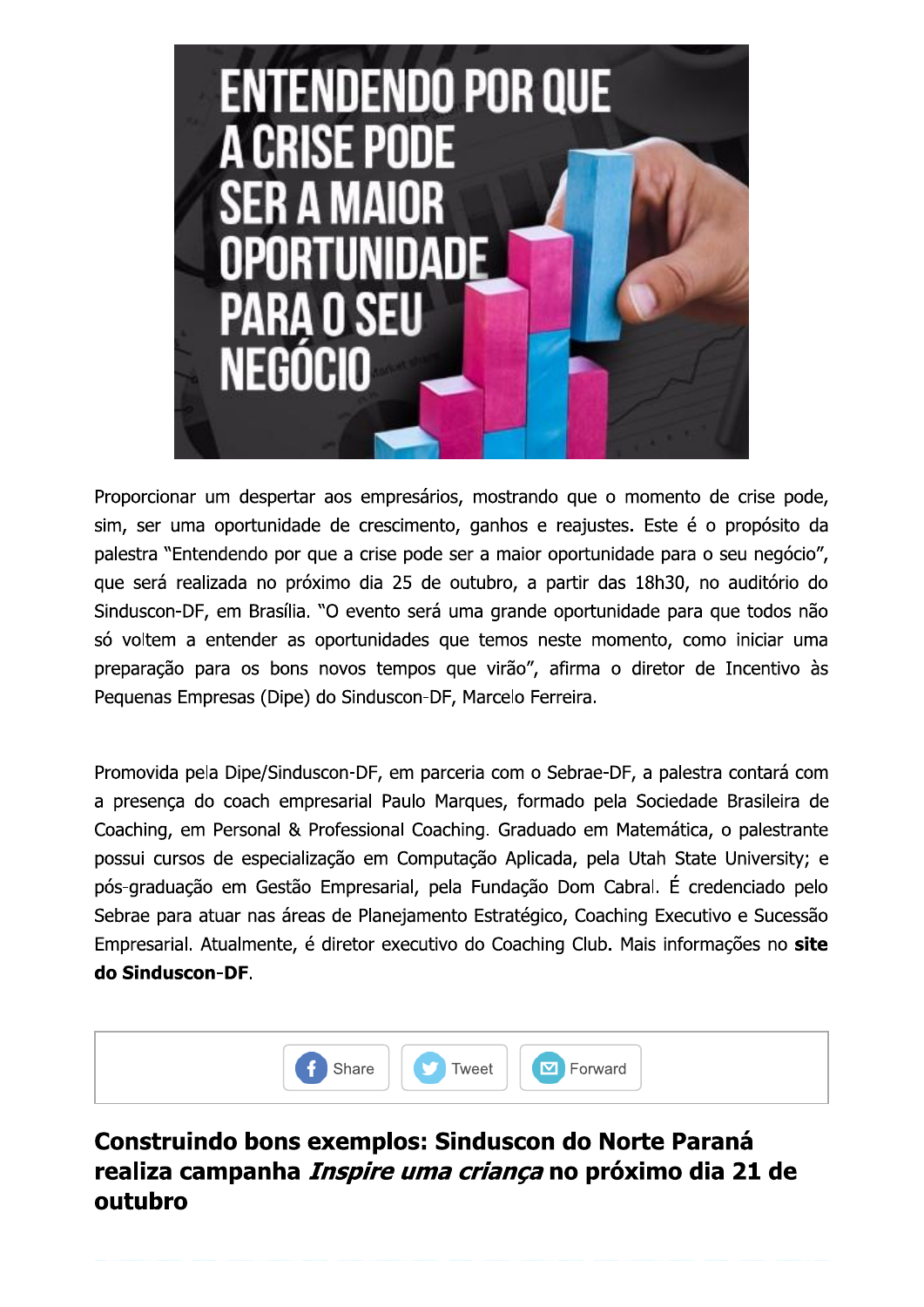

O Sinduscon Mais Solidário (do Sinduscon-PR/Norte) realiza no próximo dia 21/10 das 14h às 17h30, no Centro Social Dom Bosco, em Londrina (PR), a campanha "Inspire uma crianca", que acontece durante todo o mês de outubro. Nas redes sociais, a campanha está identificada como #construindobonsexemplos e conta com a participação de profissionais de todas as áreas, que explicam, em vídeos curtos, como é o trabalho de cada um. A ideia é mostrar para a criança tudo o que ela pode ser quando crescer.

Os vídeos serão exibidos no Centro Social Dom Bosco, mantido pela Paróquia Nossa Senhora Auxiliadora graças ao dízimo da comunidade, em um trabalho em conjunto com as Irmãs Salesianas. O local atende 130 crianças de 4 a 17 anos, oferecendo diversas atividades semanais, como aulas de balé, pintura, judô, coral, artesanato, leitura e reforço escolar. O objetivo é tirá-las das ruas e apresentar uma nova perspectiva de vida. O evento visa proporcionar experiências enriquecedoras, seja para facilitar as atividades rotineiras dos pequenos ou para provar que a dedicação ao esporte pode transformar vidas. Será um dia especialmente preparado para as crianças atendidas pelo Centro Social Dom Bosco, com brincadeiras, contação de histórias, apresentação de teatro, bate-papo com profissionais da saúde, corte de cabelo e oficina de maquiagem, além de um lanche com quitutes deliciosos.

Lançado em 2017, o Projeto Sinduscon Mais Solidário visa estabelecer um calendário de ações para apoiar diferentes causas sociais e entidades beneficentes, além de fortalecer campanhas de conscientização sobre saúde. O objetivo é angariar recursos, por meio de campanhas, para ajudar projetos e instituições que atendem necessidades básicas (saúde integral, alimentação, acolhimento) e que promovem ações de preservação da dignidade humana.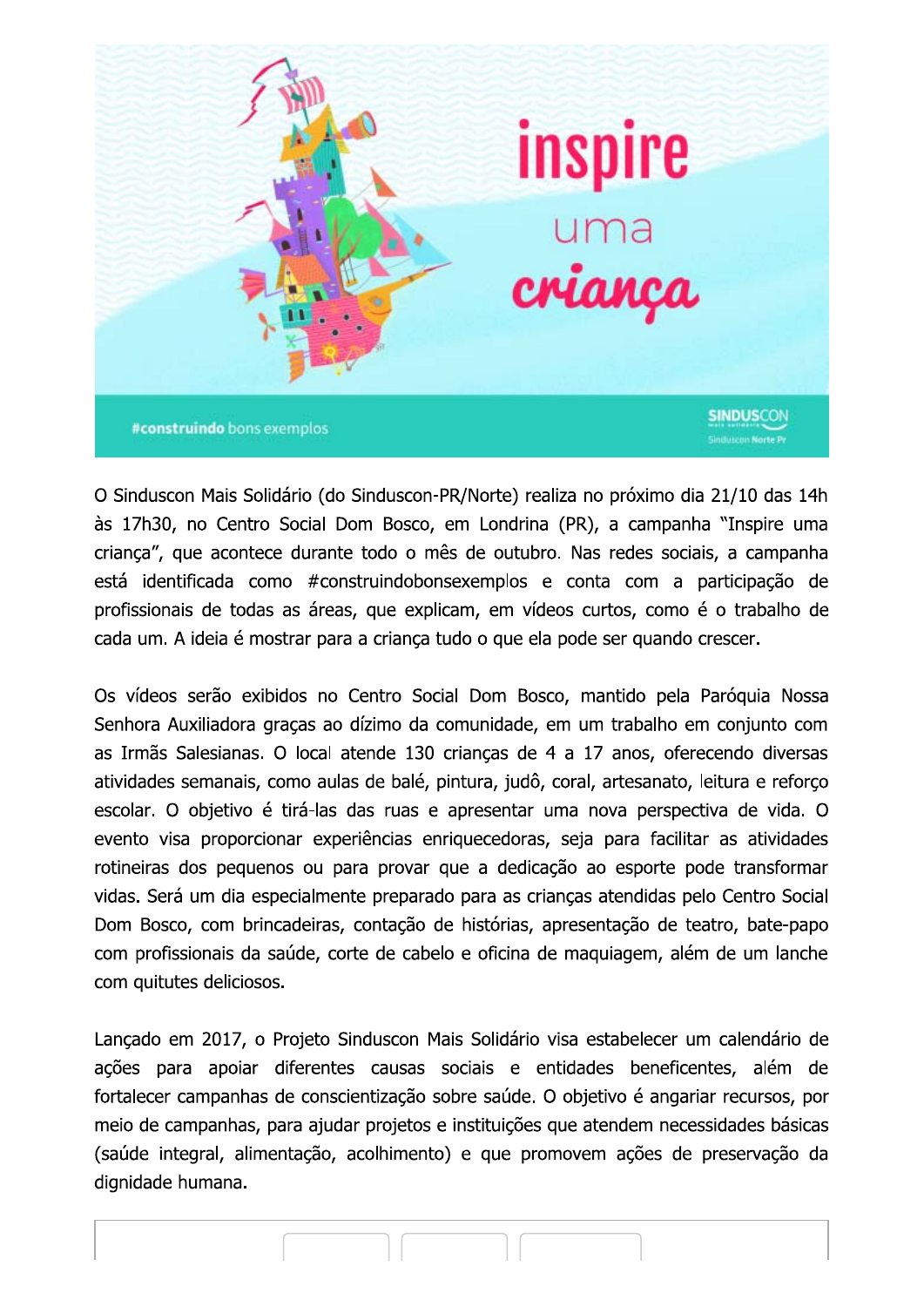



#### CBIC participa de reunião conjunta de conselhos temáticos da **Confederação Nacional da Indústria**





Os Conselhos da Micro e Pequena Empresa (Compem) e de Assuntos Legislativos (CAL) da Confederação Nacional da Indústria se reuniram nesta terça-feira (17/10), em Brasília, para, entre outros, tratar de temas relacionados à política de incentivo à expansão dos pequenos empreendimentos. A CBIC participou da reunião conjunta representada pelos vice-presidentes Maria Elizabeth Cacho do Nascimento e José Eugenio Souza de Bueno Gizzi, que também representou o presidente do CAL/CNI, Paulo Afonso Ferreira.

Segundo Betinha, durante a reunião ficou claro o reconhecimento do governo sobre a importância das micro e pequenas empresas. "Será realizada reunião exclusiva com representantes dos bancos e do BNDES para abrir crédito para as pequenas empresas", destacou Betinha. A reunião contou com as presenças do secretário Especial da Micro e Pequena Empresa - do Ministério do Desenvolvimento, Indústria e Comércio (MDIC), José Ricardo Veiga, e dos deputados Jorginho Mello (PR/SC), Otávio Leite (PSDB-RJ).